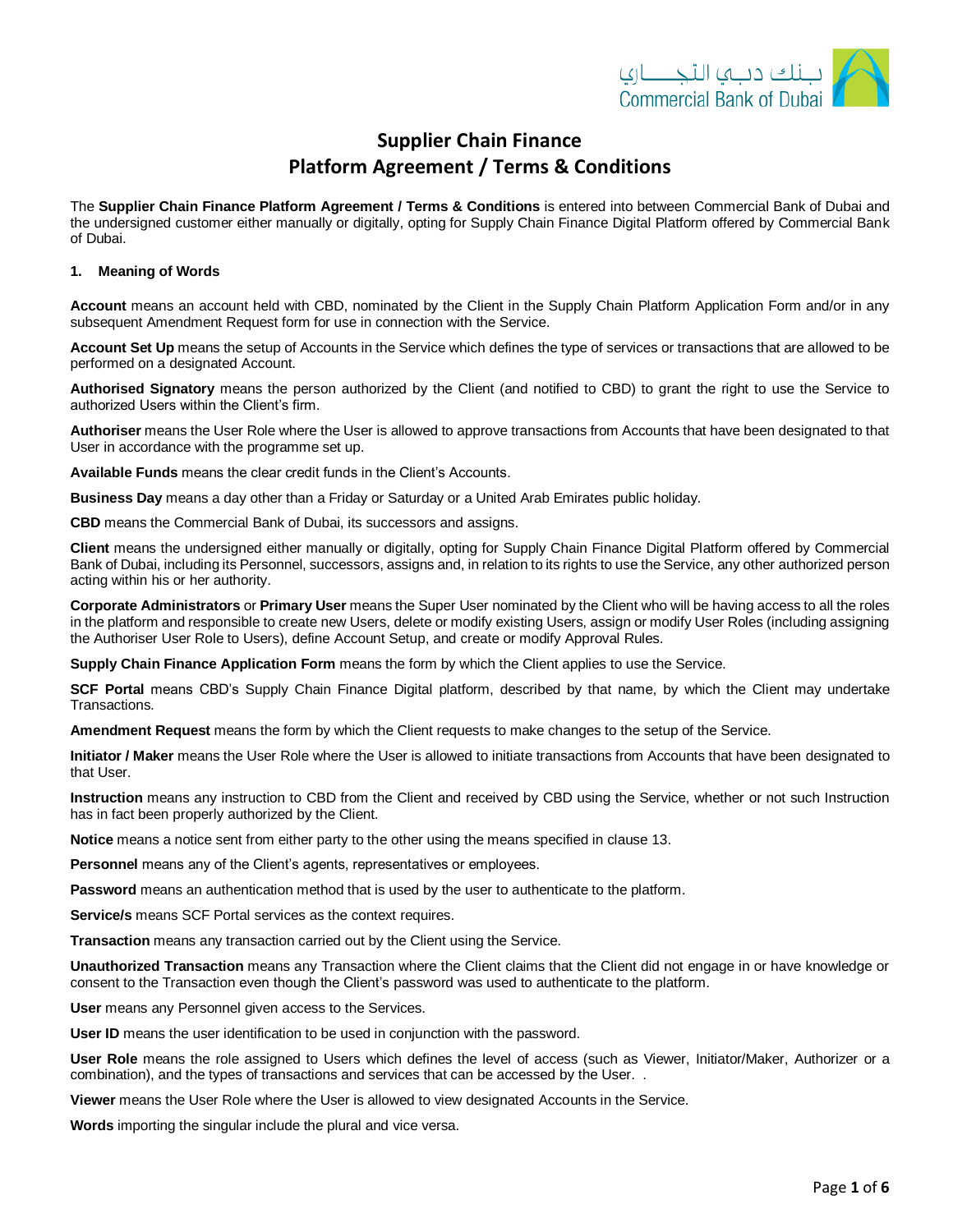### **2. SCF Portal Services**

- 2.1. CBD will provide the Service agreed between CBD and the Client from time to time on the terms and conditions set forth in this Agreement and the Client must comply with these terms and conditions.
- 2.2. In relation to Corporate Administrators (Primary Users):
	- 2.2.1. The Client hereby acknowledges that its designated Corporate Administrators (Primary Users) who will be having access to all the roles in the platform and authorized to be able to, from time to time, create new Users, delete or modify existing Users, assign or modify User Roles (including assigning the Authorizer User Role to Users), define Account Setup, and create or modify Approval Rules.
	- 2.2.2. The Client represents and warrants that all such changes initiated and authorized by its Corporate Administrators shall constitute valid and binding legal documents duly authorized in accordance with the necessary Client approvals.
	- 2.2.3. The Client acknowledges that, as defined by the Client's Corporate Administrators, its SCF Approval levels, limits and approvers may differ from the Client's account operating instructions as defined in the Client's account mandate. The Client acknowledges that the Bank shall not be liable for any Transaction executed by the Client on the Service in accordance with the Approval Rules, limits and Approvers defined by the Client's Corporate Administrators.
	- 2.2.4. The Client agrees to indemnify and hold CBD harmless against any losses or damages (including legal cost and expenses) that CBD may suffer or sustain as a result of any claim or legal action brought against CBD in connection to activities performed by the Client's Corporate Administrators.
	- 2.2.5. The Client shall advise CBD of any changes to its Corporate Administrators.

### **3. Materials provided with the SCF Portal Service**

- 3.1. To facilitate the Client's access to the Service, CBD will (on the completion and acceptance by CBD of the SCF Portal Application Form) provide the Client with one Primary User IDs and Password.
- 3.2. The number of User IDs, Tokens and PINs to be supplied shall be specified by the Client on the SCF Portal Application Form.
- 3.3. The Client acknowledges and agrees User ID & Password will be sent to registered email address (as mentioned in the SCF Portal Application form) of the relevant User.

# **4. Intellectual Property Rights**

- 4.1. The Client acknowledges that the Service system and all related content are subject to copyright and possibly other intellectual property rights (Intellectual Property Rights.
- 4.2. CBD (or its licensors) retain all right, title, and interest in and to the Intellectual Property Rights comprising the Service system and all related content, and nothing the Client does on or in relation to the Service system or any of the related content will:
	- (a) transfer any of those Intellectual Property Rights to the Client; or
	- (b) license the Client to exercise any of those Intellectual Property Rights unless this is expressly stated in writing.

# **5. Conditions**

- 5.1. The Client acknowledges that all applications to use the Service are subject to approval by CBD, such approval being at CBD's sole discretion.
- 5.2. CBD makes no representations or warranties as to the suitability of any personal computer or modem provided or obtained by the Client for the purpose of using the Services. The Client will be responsible for maintaining personal computers and any other required hardware, equipment or telecommunication lines, at the Client's expense.
- 5.3. Provided that a User ID & Password have been used for access, CBD is entitled to assume that any access and operation of the Service has been made by a User, regardless of the true identity of the person accessing and operating the Service. CBD's records of the Service transactions shall be prima facie evidence of such access and operation.
- 5.4. We may treat all apparently valid Instructions received by the bank through SCF Portal as instructions properly authorized by you, even if made fraudulently and even if they conflict with the terms of any other instructions or mandates given by you at any time concerning your accounts or affairs. We shall be under no obligation to check the authenticity of Client instructions or the authority of the person or persons giving them provided that a User ID & Password have been used for access.
- 5.5. You are responsible for the accuracy and completeness of Instructions (including safeguarding the security and integrity of the Service by ensuring that only authorized Users have access to the system and that authorized Users' security credentials and password are safeguarded at all times) and for ensuring that they will achieve your intended purpose.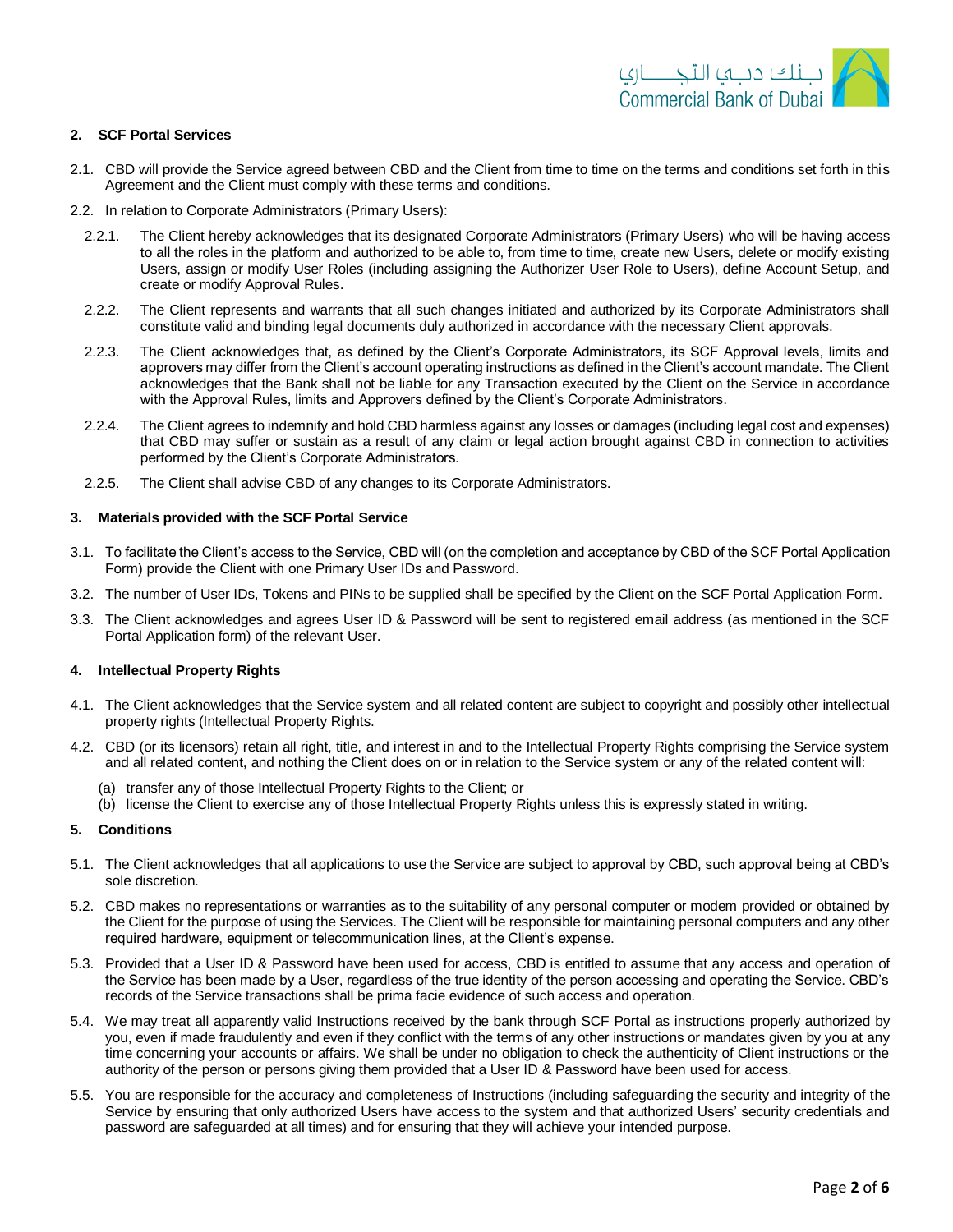

- 5.6. In the event that you request us to cancel or modify any Instructions for whatever reason, we will make all reasonable efforts to comply with your request. However, we are not liable for any failure to cancel or modify the Instruction if such a request is received at a time or under circumstances that render us unable to comply with your request.
- 5.7. CBD will not be held liable for the loss, alterations or disclosure, howsoever arising, of any information sent by the Client to, or received by the Client from, the Service which is the result of any cause, event, activity or circumstances beyond its direct control.
- 5.8. The Client may access the Service twenty four (24) hours per day, seven (7) days a week, except during system housekeeping, or at other times when the Service is not available for any reason. CBD shall give the Client prior notice of any planned system maintenance.
- 5.9. CBD may maintain details of the Client's computer operating environment, including information regarding the Client's personal computer operating system. This information is retained and used by CBD solely for the purposes of administration and troubleshooting any connection problems that may arise.
- 5.10. CBD does not guarantee that all Instructions will be completed or fulfilled by CBD. However, subject to these terms and conditions, CBD undertakes to use all reasonable endeavors to effect the Client's Instructions sent via the Service.
- 5.11. The Client is solely responsible for ensuring that any Instruction (without limitation the account details) is correct and that CBD is under no obligation to check the correctness of any information contained in it.
- 5.12. The Client must comply with any guidelines on Password safekeeping and security contained in this agreement.

### **6. Confidentiality and Security**

- 6.1. The Client must not, and will ensure that its Personnel do not:
	- (a) disclose their User ID or password to any other person including any other Personnel, CBD staff, family member or friend; or
	- (b) act with carelessness in failing to protect the security of a password.
- 6.2. CBD reserves the right not to give advance notice to the Client when changes are necessitated by an immediate need to restore or maintain the security of the Service or its systems or the Client's individual accounts.
- 6.3. Additional Authorized Signatories can only be created in accordance with the procedures specified by CBD from time to time.

# **7. Fees and Charges**

The Client will pay to CBD the fees and charges for the Client's application and for ongoing use of the Service as set by CBD, the amount and nature of which are set out in the annexure to this Agreement, as amended by CBD from time to time by mutual agreement with the Client.

# **8. Available Funds / facility limits**

The Client may use the Services for Transactions up to the value of the Client's Available Funds / facility limits granted by CBD.

# **9. Liability and Indemnity**

- 9.1. Except to the extent its own fraudulent, willful or negligent acts or omissions cause loss or damage CBD will not be responsible for and excludes all liability for loss or damage (including any indirect or consequential loss or damage) that the Client may suffer or incur by reason or in connection with the Client's use of the Service whether or not it is attributable to CBD, its agents or employees including (without limitation):
	- (a) any act or omission of CBD, its agents or employees in relation to the Service or the Client's use of the Service;
	- (b) the inability on the Client's part to access the Service through a telecommunications network or where access to the Service is overloaded, suspended, terminated or otherwise unavailable or unsatisfactory for whatever reason;
	- (c) subject to Clause 5.5, where CBD acts on an Instruction purporting to be, but which is not in fact, from an authorized User;
	- (d) if for any reason the Service system fails, is unavailable or does not perform as expected or required;
	- (e) any error contained in an Instruction or any delays in complying with an Instruction; and
	- (f) any other matter in respect of which liability is excluded under these terms and conditions.
- 9.2. The Client will indemnify CBD fully against any liability, loss or damage suffered or incurred by CBD howsoever arising and by whomsoever caused, whether arising directly or indirectly from the Client's use and operation of the Service or the Client's access to the Service, except to the extent such liability, loss or damage is due to the willful acts or negligence of CBD.
- 9.3. The Client will indemnify and continue to hold indemnified CBD in full for any claims or demands made by any person against CBD in consequence of CBD having acted in accordance with an Instruction.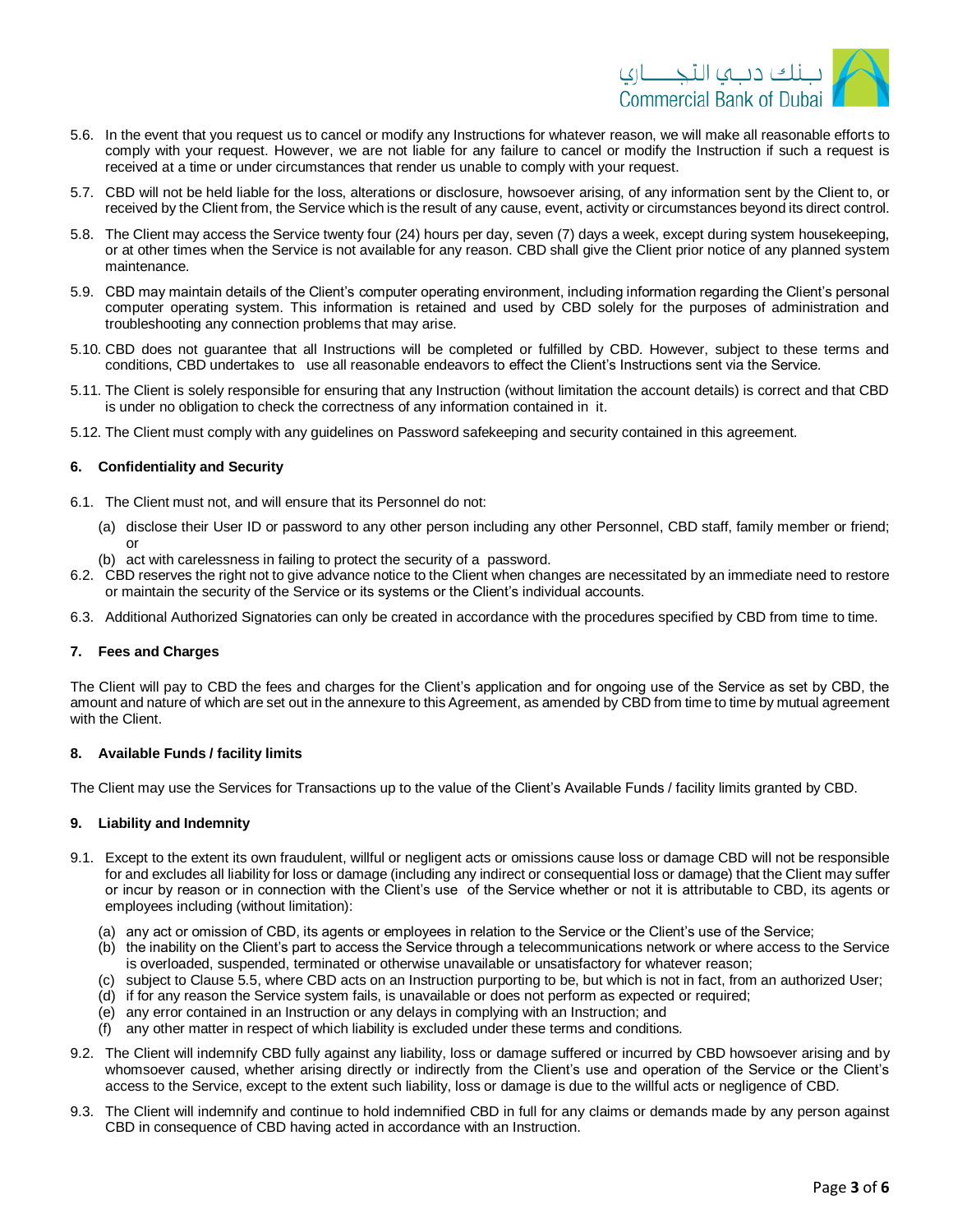

- 9.4. The Bank will not be responsible for any loss of or damage to the Client's data, software, computer, telecommunications or other equipment's caused as a result of SCF Portal service.
- 9.5. The Client may make a request for products, services and facilities that the Client wishes to avail through SCF Portal which includes, but is not limited to, Ledger Upload, Advance Payment Requests, Documents upload etc and other provided services initiated on third party websites. The processing of such requests, below or above the limits set out by the client, shall be at the discretion of the Bank.
- 9.6. The Client is liable for losses resulting from Unauthorized Transactions:
	- (a) where CBD can prove on the balance of probability that the Client contributed to the losses through their fraud or their contravention of the security requirements in clause 6, the Client is liable for the actual losses which occur before CBD is notified that the Password has been misused, and
	- (b) where CBD can prove on the balance of probability that the Client contributed to losses resulting from Unauthorized Transactions because the Client unreasonably delayed notifying CBD after becoming aware of the misuse, of the Password, in which case the Client will then be liable for the actual losses that occurred between the time the Client became aware and when CBD was actually notified.
- 9.7. The Client is not liable for losses resulting from Unauthorized Transactions in the following circumstances:
	- (a) before receipt by the Client of the relevant User ID and Password;
	- (b) after the Client has notified CBD that the relevant User ID and Password has been misused or become known to someone other than a User;
	- (c) to the extent the loss is caused by CBD's fraudulent, willful or negligent acts or omissions; or
	- (d) that is caused by the same Transaction being incorrectly debited more than once.
- 9.8. The Client shall not:
	- (a) use the Services in a way or for a purpose not authorized or intended by the Bank.
	- (b) use the Services in contravention of any applicable law or regulation.
	- (c) use the Services other than for your or your Affiliates' business purposes;
	- (d) permit any third party to use the Services or seek to gain or permit any third party to gain unauthorized access to any system or network of CBD.
	- (e) Transmit or upload any material that contains viruses, Trojan horses, worms, time bombs or any other harmful programs which may interfere with or disrupt the Services or any network connected thereto.
- 9.9. The Client shall immediately contact CBD if the Client suspects or becomes aware of:
	- (a) Any failure of any part of the Services.
	- (b) Any error in any part of the Services.
	- (c) Any error affecting any data accessible through the Services; and/or any programming error or defect or corruption of any part of the Services, and the Client shall promptly assist CBD in implementing any necessary remedial steps.

### **10. Termination**

- 10.1. CBD may, in its absolute discretion, suspend or terminate the Client's use of the Service in whole or in part at any time with immediate effect without prior notification to the Client, including (without limitation) where it determines that it is necessary in order to protect the security of the Service or the interests of CBD. In all other circumstances, CBD must give the client at least thirty (30) days' prior written notice of any suspension or termination of the Client's use of the SCF Portal Service.
- 10.2. The Client may terminate the Client's use of the Service by written notice of termination to CBD. Such termination:
	- (a) notwithstanding clause 11, will not be effective unless the notice of termination is actually received by CBD at the address specified in clause 13;
	- (b) will take effect from 5pm Dubai time on the Business Day after the day on which CBD actually receives notice of termination; and
	- (c) will not affect any obligations incurred by the Client in respect of use of the Service prior to termination.
- 10.3. All moneys due and owing to CBD in connection with the Service, if not already due and payable, will immediately become due and payable upon the date that CBD actually receives notice of termination.
- 10.4. CBD will not process any transactions that have been forward-dated to take effect after the termination.

# **11. Variations**

- 11.1. These terms and conditions may be altered, amended or added to by CBD by giving at least 30 days' notice. However before implementing these changes the Client will be given advance intimation of such changes to the agreement.
- 11.2. CBD has the right, in its sole discretion, to change or cancel any of the services that comprise the Service.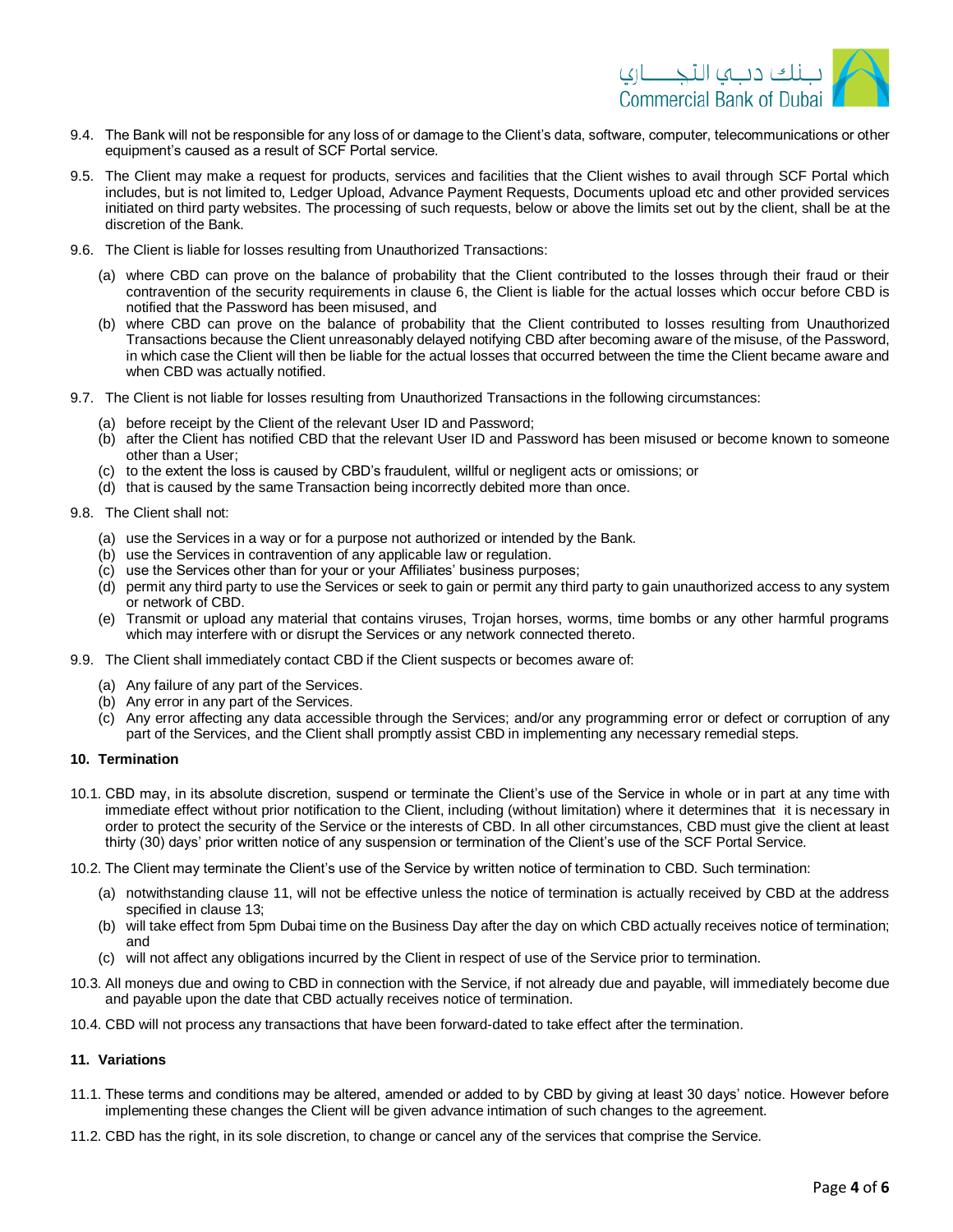

# **12. Assignment**

- 12.1. The Client must not in any way assign or transfer to any other person any of the Client's rights and interests under these terms and conditions.
- 12.2. CBD may assign any of its rights and interests under these terms and conditions without the Client's consent.

# **13. Notices**

- 13.1. A Notice given by CBD to the Client will be deemed to be duly given or made:
	- (a) If it is:
		- (i) in writing signed by an authorized officer of CBD; and
		- (ii) left at the address of the first-named party in the Application Form, sent by courier, sent by prepaid ordinary post (airmail if posted in or from a place outside Dubai) to that party's address, or sent by facsimile to that party's facsimile number; or
	- (b) If it is given or made electronically from CBD to the Client via the Service provided that any Notice given pursuant to Clause 12 may not be given or made electronically.
- 13.2. A notice given by the Client to CBD (at the below given address) will be deemed to be duly given or made if it is:
	- (a) in writing signed by the Client; and
	- (b) left at CBD's address, sent by courier, sent by prepaid ordinary post (airmail if posted in or from a place outside Dubai) to CBD's address, or sent by facsimile to CBD's facsimile number.

### Bank Address:

# **Commercial Bank of Dubai**

P. O. Box: 2668 Dubai, U.A.E.

- 13.3. A posted letter or facsimile is taken to be received:
	- (a) In the case of a letter sent by courier, on the day of the courier's signed receipt or, if such day is not a Business Day, on the following Business Day.
	- (b) in the case of a posted letter, on the third (seventh, if posted to or from a place outside Dubai) day after posting; and
	- (c) in the case of a facsimile, on production of a transmission report by the machine from which the facsimile was sent which indicates that the facsimile was sent in its entirety to the facsimile number of the recipient.
- 13.4. A Notice delivered in accordance with clause 13.1(b) is:
	- (a) deemed to be received when it enters the Client's computer and is effective when received even if no person is aware of its receipt (provided that if such Notice is received on a day which is not a Business Day it will be deemed received on the next Business Day); and
	- (b) to be sent from CBD's place of business and is deemed to be received at the Client's place of business.

### **14. Relationship of the Parties**

Except as expressly provided in this agreement:

- (a) nothing in this agreement is intended to constitute a fiduciary relationship or an agency, partnership or trust; and
- (b) no party has authority to bind the other party.

### **15. Severability**

Any term of this agreement that is wholly or partially void or unenforceable is severed to the extent that it is void or unenforceable. The validity or enforceability of the remainder of this agreement is not affected.

### **16. Counterparts**

This agreement may be executed in any number of counterparts, each of which, when executed, is an original. Those counterparts together make one instrument.

### **17. Governing Law**

These terms and conditions shall be governed by and interpreted according to the law of the United Arab Emirates and each of the parties submits to the jurisdiction of the courts of the United Arab Emirates.